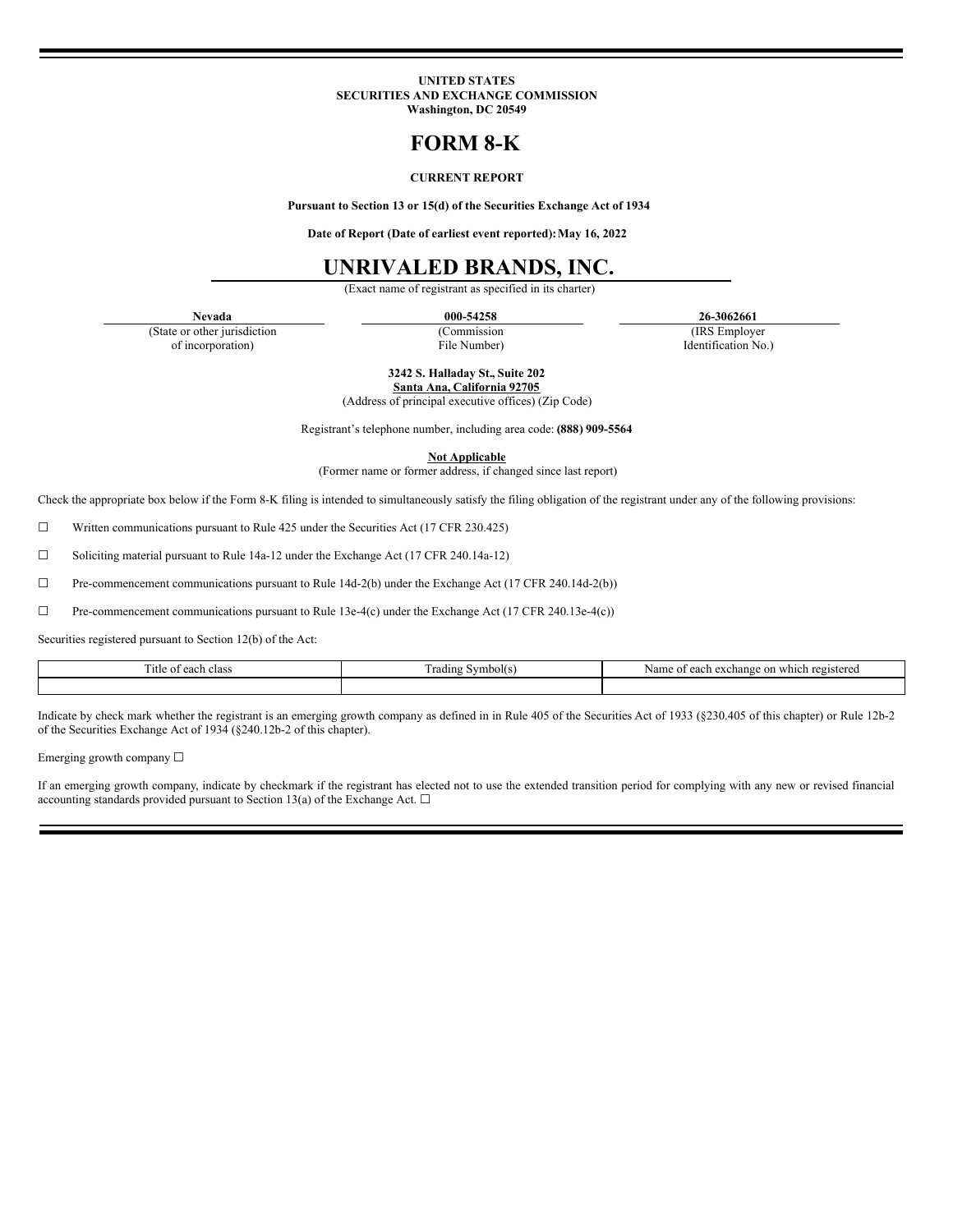## **Forward-looking Statements**

Statements in this Current Report on Form 8-K may be "forward-looking statements" within the meaning of the Private Securities Litigation Reform Act of 1995. Words such as "anticipate", "believe", "estimate", "expect", "intend" and similar expressions, as they relate to Unrivaled Brands, Inc. (the "Company") or its management, identify forwardlooking statements. These statements are based on current expectations, estimates and projections about the Company's business based, in part, on assumptions made by management. These statements are not guarantees of future performance and involve risks, uncertainties and assumptions that are difficult to predict. Therefore, actual outcomes and results may, and probably will, differ materially from what is expressed or forecasted in such forward-looking statements due to numerous factors, including those described above and those risks discussed from time to time in the Company's filings with the Securities and Exchange Commission. Any forward-looking statements speak only as of the date on which they are made, and the Company does not undertake any obligation to update any forward-looking statement to reflect events or circumstances after such date.

## **Item 2.02. Results of Operations and Financial Condition.**

On May 16, 2022, Unrivaled Brands, Inc. (the "Company") issued a press release announcing first quarter 2022 financial results. A copy of the press release is attached hereto as Exhibit 99.1 and is incorporated herein by reference.

The information contained in this Item 2.02 and in Exhibit 99.1 referenced herein is being furnished and shall not be deemed "filed" for purposes of Section 18 of the Securities Exchange Act of 1934, as amended (the "Securities Exchange Act"), or incorporated by reference in any filing under the Securities Act of 1933, as amended (the "Securities Act"), unless the Company expressly so incorporates such information by reference.

#### **Item 9.01 Financial Statements and Exhibits.**

## (d) **Exhibits:**

| <b>Exhibit</b> | <b>Description</b>                                                           |
|----------------|------------------------------------------------------------------------------|
| <u>99.1</u>    | Press Release, dated May 16, 2022                                            |
| 104            | Cover Page Interactive Data File (embedded within the Inline XBRL Document). |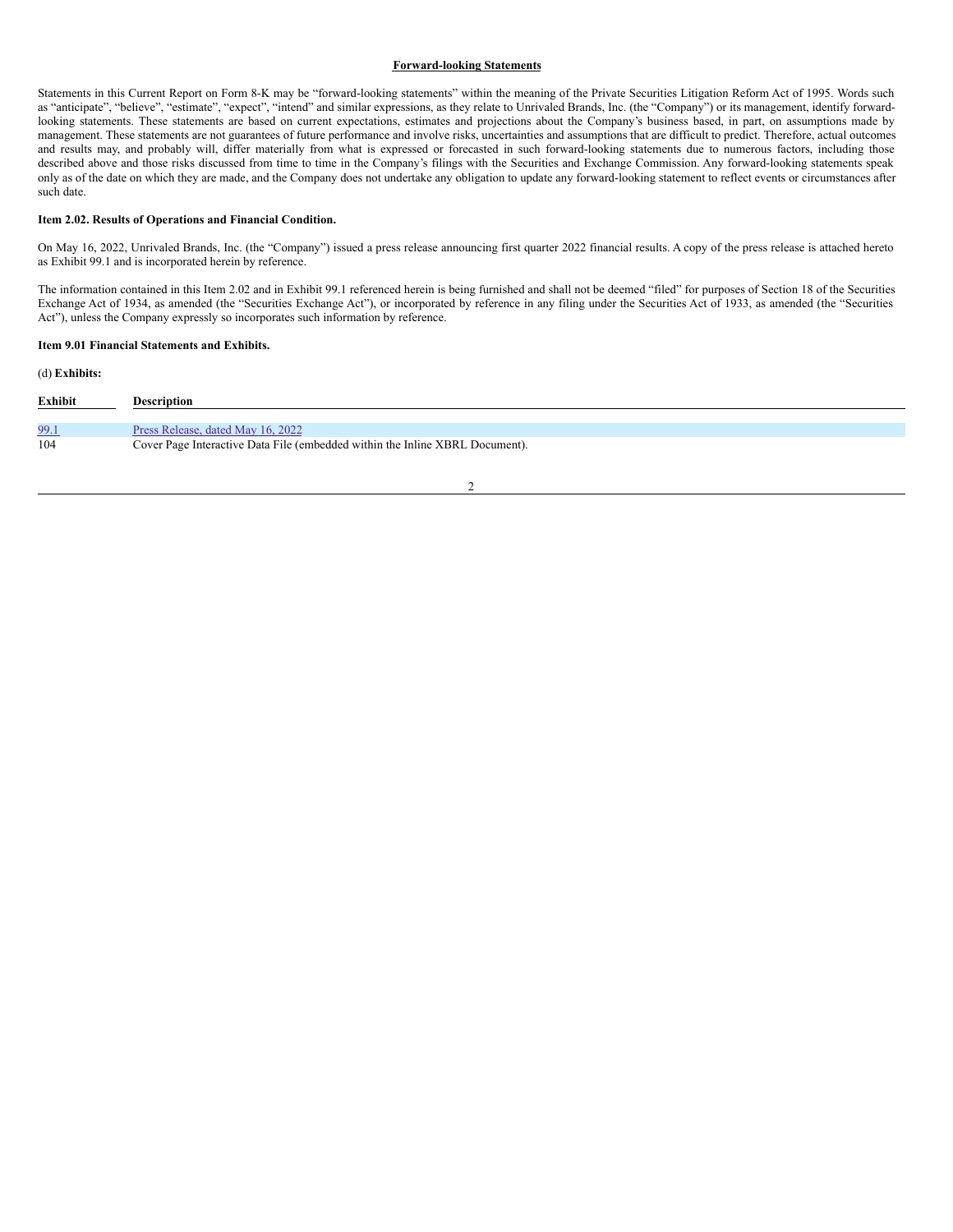## **SIGNATURES**

Pursuant to the requirements of the Securities Exchange Act of 1934, the registrant has duly caused this report to be signed on its behalf by the undersigned hereunto duly authorized.

UNRIVALED BRANDS, INC.

Date: May 16, 2022 By: /s/ *Tiffany Davis* 

Tiffany Davis Chief Executive Officer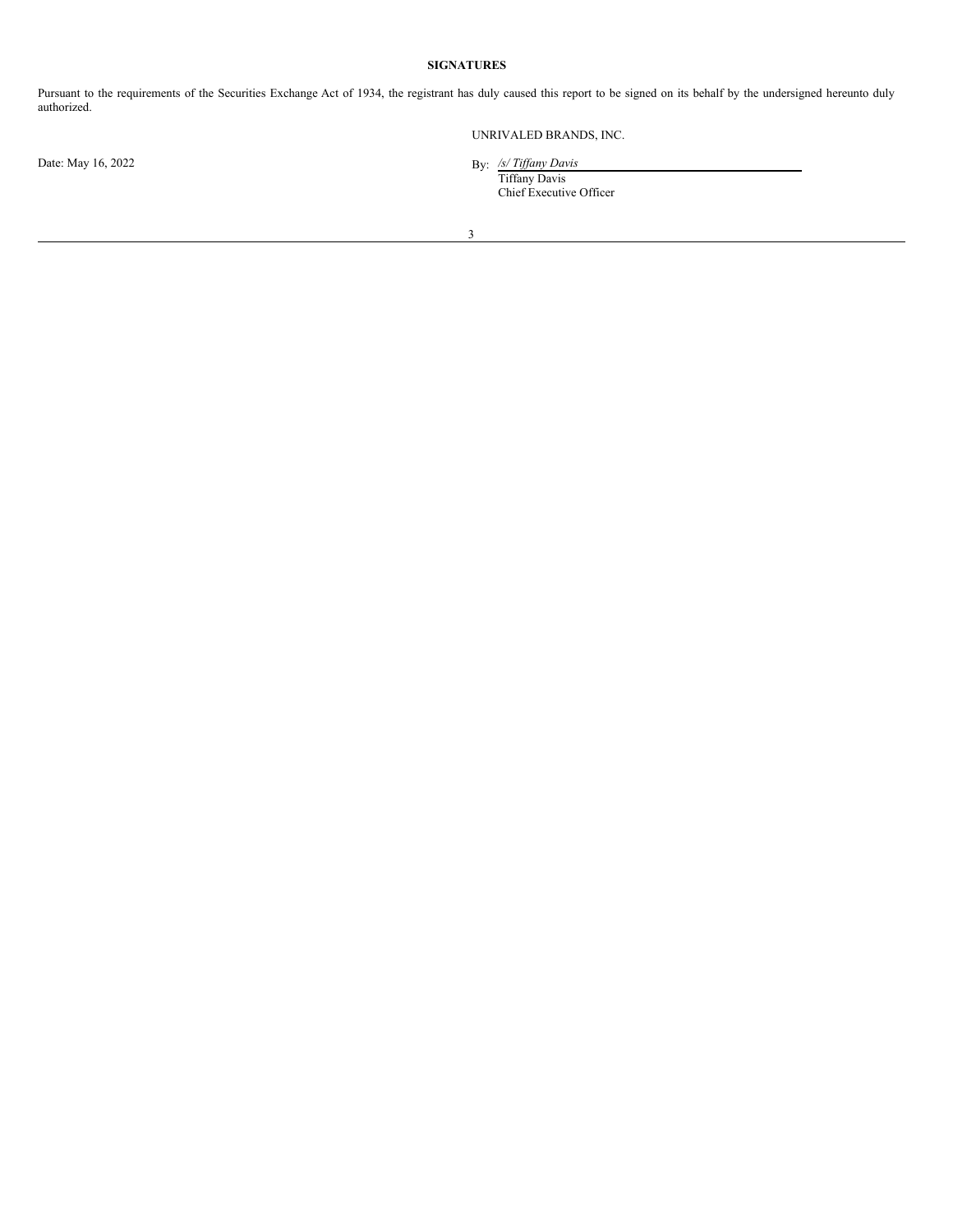## **Unrivaled Brands Reports First Quarter 2022 Financial Results**

SANTAANA, Calif., May 16, 2022 (GLOBE NEWSWIRE) -- Unrivaled Brands, Inc. (OTCQX: UNRV) ("Unrivaled" or the "Company"), a multi-state vertically integrated company focused on the cannabis sector with operations in California and Oregon, today reported its first quarter 2022 financial results for the quarter ended March 31, 2022.

Tiffany Davis, Chief Executive Officer of Unrivaled Brands, stated, "In my recent shareholder letter, I emphasized the importance of a Company's management and board being able to act swiftly and responsibly to both preserve value and effectively position the organization to capture future growth.

"I further indicated our immediate focus was to protect our performing assets and to firmly plant us on the path to profitability, beginning with the development and execution of a 100-day transformation plan.

"I am pleased to report that after an exhaustive review of each of the company's business units, we have made significant strides in tightening operations and improving financial systems and controls. We have addressed and continue to identify meaningful opportunities to reset the cost structure.

"We also are taking the necessary steps to restructure our debt, starting with People's First Choice which will begin to help us preserve operating cashflow. In addition, we are actively pursuing sources of non-dilutive capital.

"Finally, we realize any transformation takes time and we have a lot of work ahead of us. We expect to announce new members of the management team who have successfully led relevant transformation and turnarounds prior to joining Unrivaled.

"I continue to be encouraged by our team members who remain hard at work and focused on our day-to-day business.

"Together, we are making progress and I look forward to sharing more details on our refined strategy and the resulting specific accomplishments, in the coming weeks and months."

#### Financial Update

- · During the three months ended March 31, 2022, the Company generated total revenue of \$20.73 million composed of retail revenue of \$12.11 million and cultivation/distribution revenue of \$8.62 million. This compared to total revenue of \$2.06 for the quarter ended March 31, 2021 which included retail revenue of 1.70 million and cultivation/distribution revenue of \$0.36 million. This was an increase of 907.5% in total revenue.
- The Company's gross profit for the three months ended March 31, 2022 was \$6.43 million, compared to a gross profit of \$0.19 million for the three months ended March 31, 2021, an increase of \$6.24 million or 3,268.1%.
- The merger with UMBRLA and the acquisitions of People's First Choice and SilverStreak Solutions in 2021 led to more operations with additional facilities, employees and costs to support them. Selling, general and administrative expenses for the three months ended March 31, 2022 were \$18.77 million, compared to \$12.65 million for the three months ended March 31, 2021, an increase of \$6.12 million or 48.4%. For the three months ended March 31, 2022, amortization and depreciation expenses increased by \$2.76 million over the three months ended March 31, 2021, facilities related expenses, such as rent, utilities, repairs and maintenance, security and insurance, increased by \$2.38 million over first quarter of 2021. Option expense and director's compensation increased by \$1.81 million with the addition of two more board members or 196 percent. Taxes, licensing and permitting increased by \$1.27 million. Advertising increased by \$0.90 million. Employee related expenses decreased by \$4.86 million or 69.4%.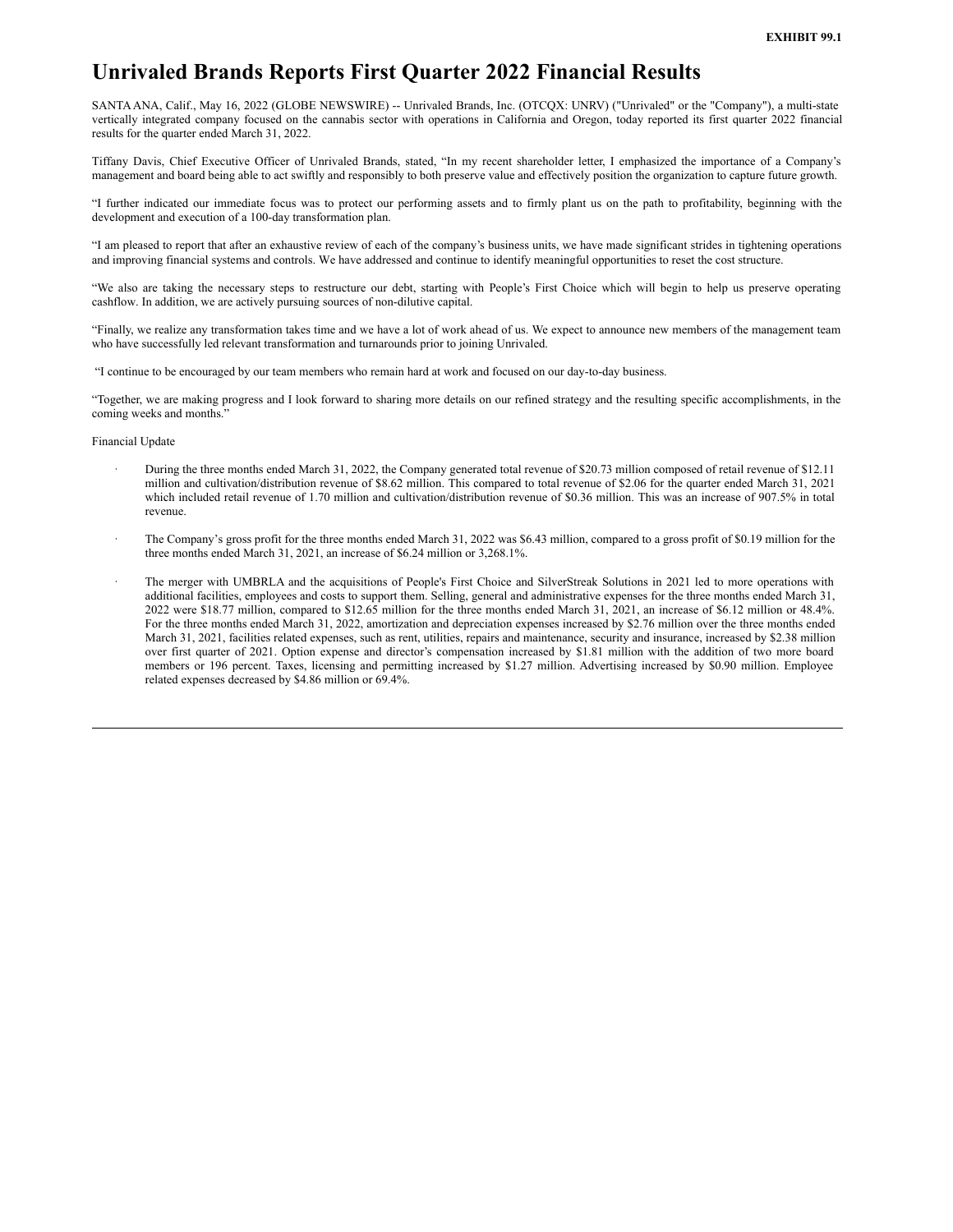### <span id="page-4-0"></span>**About Unrivaled Brands**

Unrivaled Brands is a multi-state vertically integrated company focused on the cannabis sector with operations in California and Oregon. In California, Unrivaled Brands operates five dispensaries, direct to consumer delivery, a state-wide distribution network, company-owned brands, and two cultivation facilities. In Oregon, we operate a state-wide distribution network, company-owned brands and outdoor and greenhouse cultivation. Unrivaled Brands is home to Korova, the market leader in high potency products across multiple product categories, currently available in California, Oregon, Arizona, and Oklahoma, as well as Sticks and Cabana.

For more info, please visit: https://unrivaledbrands.com.

### **Cautionary Language Concerning Forward-Looking Statements**

Certain statements contained in this communication regarding matters that are not historical facts, are forward-looking statements within the meaning of Section 21E of the Securities and Exchange Act of 1934, as amended, and the Private Securities Litigation Reform Act of 1995, known as the PSLRA. These include statements regarding management's intentions, plans, beliefs, expectations, or forecasts for the future, and, therefore, you are cautioned not to place undue reliance on them. No forward-looking statement can be guaranteed, and actual results may differ materially from those projected. The Company undertakes no obligation to publicly update any forward-looking statement, whether as a result of new information, future events or otherwise, except to the extent required by law. We use words such as "anticipates," "believes," "plans," "expects," "projects," "future," "intends," "may," "will," "should," "could," "estimates," "predicts," "potential," "continue," "guidance," and similar expressions to identify these forward-looking statements that are intended to be covered by the safe-harbor provisions of the PSLRA. Such forward-looking statements are based on our expectations and involve risks and uncertainties; consequently, actual results may differ materially from those expressed or implied in the statements due to a number of factors.

New factors emerge from time-to-time and it is not possible for us to predict all such factors, nor can we assess the impact of each such factor on the business or the extent to which any factor, or combination of factors, may cause actual results to differ materially from those contained in any forwardlooking statements. These risks, as well as other risks associated with the combination, will be more fully discussed in our reports with the SEC. Additional risks and uncertainties are identified and discussed in the "Risk Factors" section of the Company's Annual Report on Form 10-K, Quarterly Reports on Form 10-Q and other documents filed from time to time with the SEC. Forward-looking statements included in this release are based on information available to Company as of the date of this release. The Company undertakes no obligation to update such forward-looking statements to reflect events or circumstances after the date of this release.

Contact Jason Assad LR Advisors LLC. jassad@unrivaledbrands.com 678-570-6791

2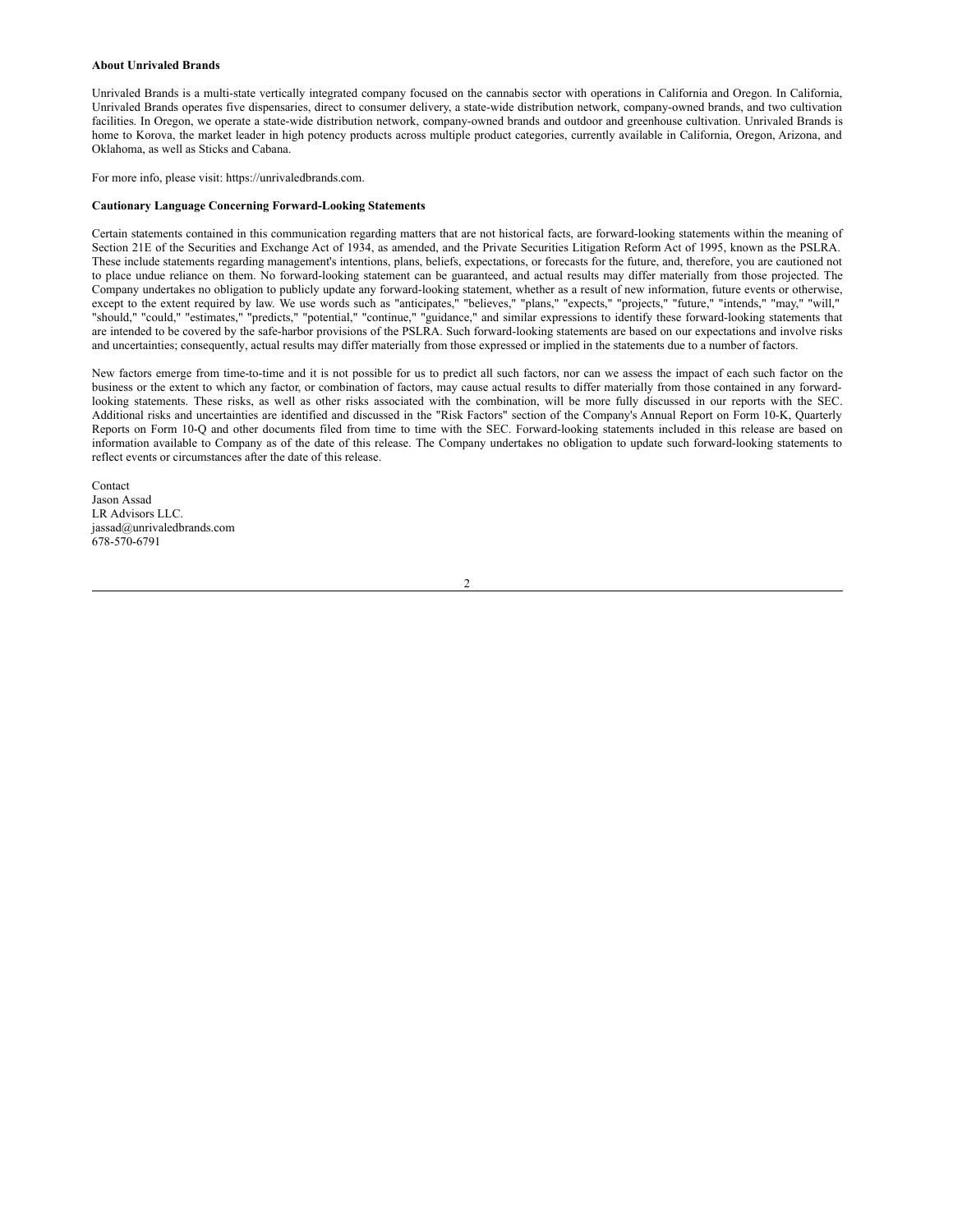## **UNRIVALED BRANDS, INC. AND SUBSIDIARIES CONSOLIDATED BALANCE SHEETS (in thousands, except shares)**

|                                                                                                         |              | March 31,<br>2022 |              | December 31,<br>2021 |  |
|---------------------------------------------------------------------------------------------------------|--------------|-------------------|--------------|----------------------|--|
|                                                                                                         |              | (Unaudited)       |              |                      |  |
| <b>ASSETS</b>                                                                                           |              |                   |              |                      |  |
| Current assets:                                                                                         |              |                   |              |                      |  |
| Cash                                                                                                    | $\mathbb{S}$ | 3.666             | $\mathbf S$  | 6,891                |  |
| Accounts receivable, net                                                                                |              | 4,026             |              | 4,677                |  |
| Inventory, net                                                                                          |              | 7,724             |              | 7,179                |  |
| Prepaid expenses and other assets                                                                       |              | 2,195             |              | 1,272                |  |
| Notes receivable                                                                                        |              | 375               |              | 750                  |  |
| Current assets of discontinued operations                                                               |              | 5,643             |              | 4,495                |  |
| Total current assets                                                                                    |              | 23,629            |              | 25,264               |  |
| Property, equipment and leasehold improvements, net                                                     |              |                   |              |                      |  |
| Intangible assets, net                                                                                  |              | 23,457            |              | 23,728               |  |
| Goodwill                                                                                                |              | 127,294           |              | 129,637              |  |
| Other assets                                                                                            |              | 48,132            |              | 48,132               |  |
|                                                                                                         |              | 22,235            |              | 26,915               |  |
| Investments<br>Assets of discontinued operations                                                        |              | 239               |              | 163<br>17,984        |  |
| <b>TOTAL ASSETS</b>                                                                                     | \$           | 4,817<br>249,802  | $\mathbf{s}$ | 271,824              |  |
|                                                                                                         |              |                   |              |                      |  |
| <b>LIABILITIES AND STOCKHOLDERS' EQUITY</b>                                                             |              |                   |              |                      |  |
| <b>LIABILITIES:</b>                                                                                     |              |                   |              |                      |  |
| <b>Current liabilities:</b>                                                                             |              |                   |              |                      |  |
| Accounts payable and accrued expenses                                                                   | \$           | 36,483            | S            | 31,904               |  |
| Short-term debt                                                                                         |              | 29,566            |              | 45,749               |  |
| Income taxes payable                                                                                    |              | 8,124             |              | 7,969                |  |
| Current liabilities of discontinued operations                                                          |              | 2,210             |              | 2,087                |  |
| Total current liabilities                                                                               |              | 76,383            |              | 87,708               |  |
|                                                                                                         |              |                   |              |                      |  |
| Long-term liabilities:                                                                                  |              |                   |              |                      |  |
| Long-term debt, net of discounts                                                                        |              | 7,308             |              | 10,006               |  |
| Deferred tax liabilities                                                                                |              | 4,435             |              | 6,123                |  |
| Long-term lease liabilities                                                                             |              | 17,000            |              | 21,316               |  |
| Long-term liabilities of discontinued operations                                                        |              | 150               |              | 184                  |  |
| Total long-term liabilities                                                                             |              | 28,893            |              | 37,629               |  |
| <b>Total liabilities</b>                                                                                |              | 105,276           |              | 125,337              |  |
|                                                                                                         |              |                   |              |                      |  |
| <b>STOCKHOLDERS' EQUITY:</b>                                                                            |              |                   |              |                      |  |
| Common stock, par value \$0.001:                                                                        |              |                   |              |                      |  |
| 990,000,000 shares authorized as of March 31, 2022 and December 31, 2021; 530,330,007 shares issued and |              |                   |              |                      |  |
| 528,021,587 shares outstanding as of March 31, 2022; 498,546,295 shares issued and 496,237,883 shares   |              |                   |              |                      |  |
| outstanding as of December 31, 2021.                                                                    |              | 552               |              | 521                  |  |
| Additional paid-in capital                                                                              |              | 399,536           |              | 392,930              |  |
| Treasury stock                                                                                          |              | (808)             |              | (808)                |  |
| Accumulated deficit                                                                                     |              | (258, 888)        |              | (250, 015)           |  |
| Total Unrivaled Brands, Inc. Stockholders' Equity                                                       |              | 140,392           |              | 142,628              |  |
| Non-controlling interest                                                                                |              | 4,134             |              | 3,859                |  |
| Total stockholders' equity                                                                              |              | 144,526           |              | 146,487              |  |
| TOTAL LIABILITIES AND STOCKHOLDERS' EQUITY                                                              | \$           | 249,802           | \$           | 271,824              |  |
|                                                                                                         |              |                   |              |                      |  |

3